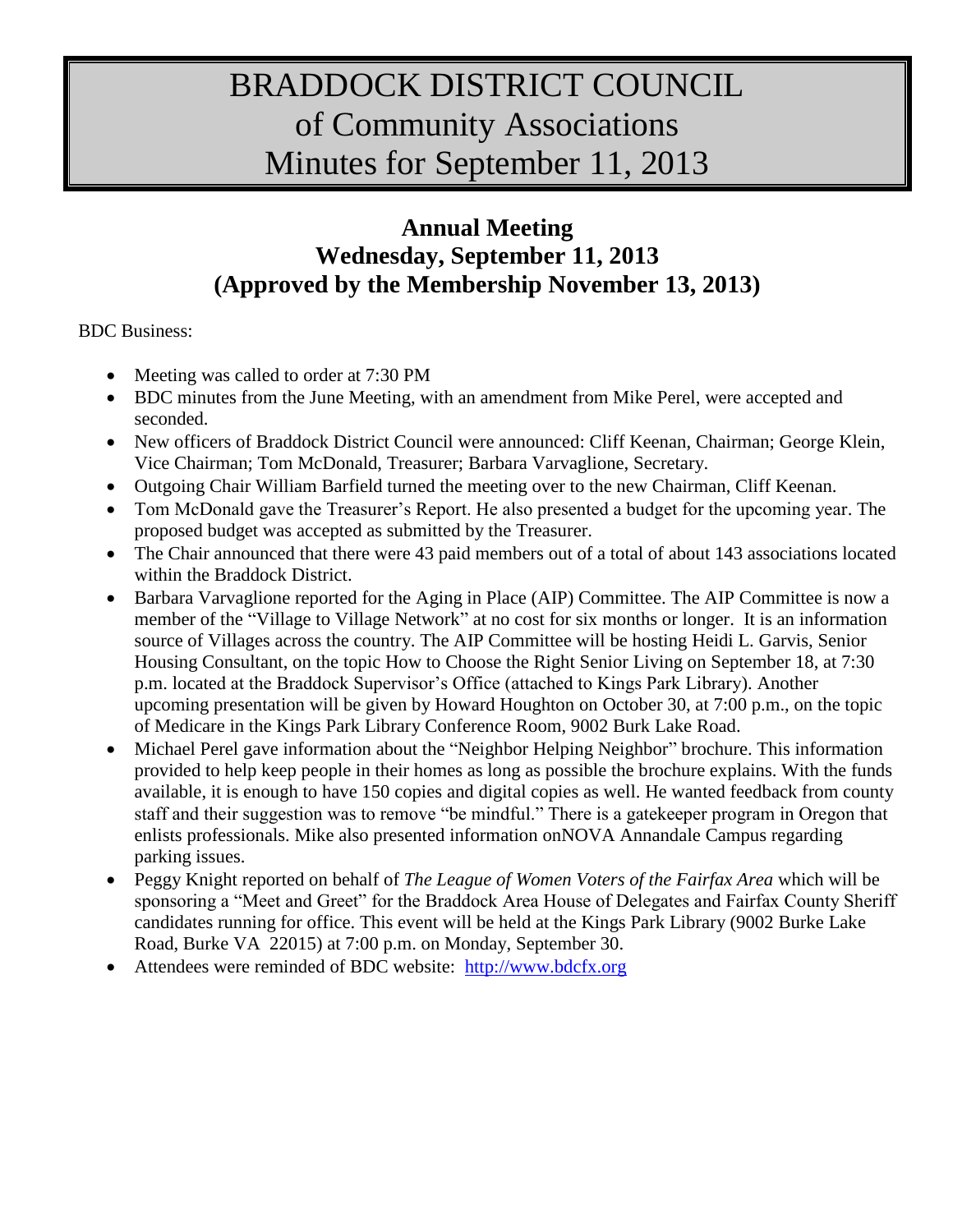#### **BDC Fund (As of Sept 10, 2013)**

| Balance at beginning of year<br>Dues Collected from 43 Associations<br>Total funds available | \$2,896.26<br>\$2,200.00<br>\$5,096.26 |
|----------------------------------------------------------------------------------------------|----------------------------------------|
| Expenses                                                                                     |                                        |
| <b>State Corporation Commission</b>                                                          | \$25.00                                |
| June "BDC Picnic"                                                                            | \$928.99                               |
| Snacks for other meeting                                                                     | \$340.83                               |
| Website for two years $-2013$ , 2014                                                         | \$141.78                               |
| Mailing cost                                                                                 | \$55.39                                |
| Total expenses                                                                               | \$1,491.99                             |
| Balance August 31, 2013                                                                      | \$3,604.27                             |
| <b>Braddock Road Beautification</b>                                                          |                                        |
| Program started February 2008                                                                |                                        |
| Total funds collected                                                                        | \$8,616.96                             |
| <b>Expenses</b>                                                                              | \$7,592.00                             |
| Balance August 31, 2013                                                                      | \$1,024.96                             |
| <b>Mary Read Memorial</b>                                                                    |                                        |
| Program started February 2008                                                                |                                        |
| Total funds collected                                                                        | \$3,923.00                             |
| Expenses - prior years                                                                       | \$3,596.28                             |
| Expenses $-2012 - 2013$                                                                      | \$15.00                                |
| Balance August 31, 2013                                                                      | \$311.72                               |
| Total Checking Account Balance (Sept 10)<br>Submitted by:                                    | \$4,940.95                             |
| Thomas B. McDonald, Jr.<br>Treasurer                                                         |                                        |
| September 10, 2013                                                                           |                                        |

#### **Supervisor's Report:**

- Supervisor Cook will hold an HOA/CA Summit on September 23. This will be a summit for leaders of Braddock District home owners associations and civic associations. The summit will give community leaders an opportunity to trade ideas, talk about what has and hasn't worked in their communities, and increase communication. If you are an HOA/CA leader and would like to attend the summit, please email [braddock@fairfaxcounty.gov](mailto:braddock@fairfaxcounty.gov) to RSVP.
- This fall, the Planning Commission and the Board of Supervisors will consider whether to amend the County Zoning Ordinance to permit the construction, by private builders, of small studio, or efficient, apartments called RSU's (Residential Studio Units). These units, common in urban areas, would be rental units of 500 square feet or less, geared toward individuals making less than \$45,000. The Board has asked the Planning Commission to conduct additional outreach and offer public engagement opportunities to evaluate the proposed amendment. There will be a public work session on September 25, 2013.
- Oak Hill Day will be held on September 28, 2013, from noon to 4:00 p.m.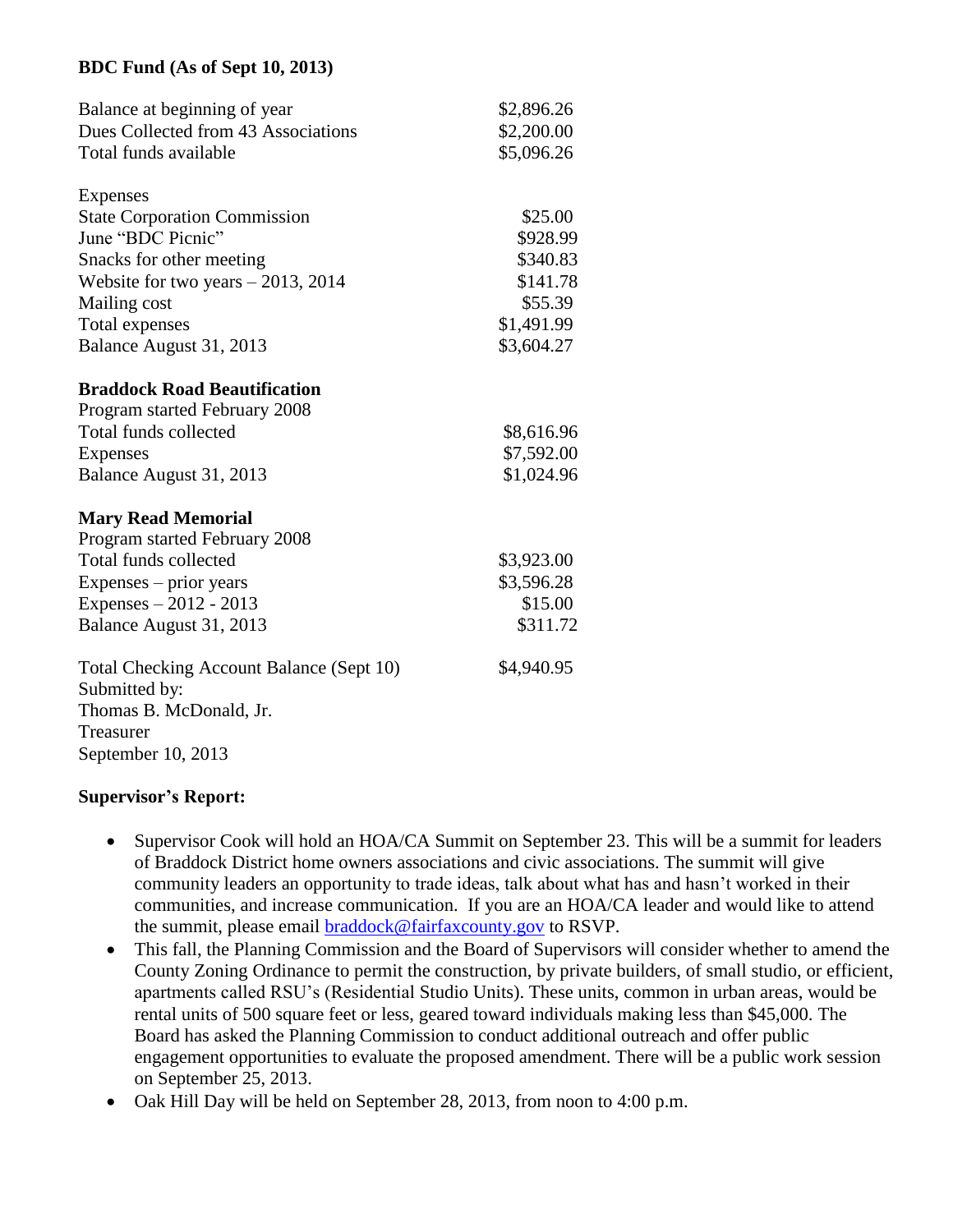- The University Community Forum is the group which includes George Mason University representatives and surrounding communities including the city of Fairfax and HOA/CAs in the Braddock District. Anyone is welcome to attend the meeting, but the focus is on activities, issues and events in that area. The meeting will be on October 2, 2013, at 7:30 p.m. at the Kings Park Library.
- The NVCC Wakefield Forum is designed so that representatives from the college's Annandale campus can meet with residents from surrounding communities and elected officials to talk about issues and events that impact that area. Again, anyone is welcome to attend. The next meeting for the NVCC Wakefield Forum will be held on October 15, with the location TBD. Watch for information in an upcoming *The Braddock Beacon*.
- Annual Pool Leaders Meeting will be held on September 30 at 7:30 p.m. at Braddock Hall.
- Supervisor Cook's office can be contacted at [braddock@fairfaxcounty.gov](mailto:braddock@fairfaxcounty.gov)

## **Michael Perel, NVCC Parking Issues:**

Follow-up information regarding the safety problems caused by community college parking policy of charge students parking fees in the Wakefield Chapel Road neighborhood:

- o A large safety issues cause because the students who become careless pedestrians crossing the street, and there is poor visibility and no sidewalks on this section of Wakefield Chapel Road. When driving they stop or make a U turn to pull into available parking spots.
- o The Wakefield Chapel Woods community has recently implemented a residential Permit Parking District what has kept students from parking on the part of Wakefield Chapel Road and part of Banff Street. Downside: students are finding other places to park. This includes residential roads across Little River Turnpike and many locations on Wakefield Chapel Road that are not under the RPPD jurisdiction.
- o NVCC is the only community college in Virginia that has an optional parking fee polity.
- o A recommendation that the next useful step would be to have the State fund an independent analysis into the feasibility of aligning the NVCC parking policy with that of all the other Virginia Community Colleges. This study is warranted at this time due to the burden NVCC is placing on the county as well as the continued safety risk and annoyance that the policy creates at this Annandale Campus neighborhood.
- The online petition to mobilize the community to push for elimination of parking fees continues to attract signers—91, many of whom have posted descriptions of close calls they have encountered with students. This is the petition link: [https://www.change.org/petitions/nvcc-annandale-campus-change-policies-that-endanger-safety-of](https://www.change.org/petitions/nvcc-annandale-campus-change-policies-that-endanger-safety-of-your-students-and-our-neighborhood)[your-students-and-our-neighborhood](https://www.change.org/petitions/nvcc-annandale-campus-change-policies-that-endanger-safety-of-your-students-and-our-neighborhood)
- A number of online news articles have appeared and are giving the issue additional publicity. Here is the latest: [http://www.fairfaxtimes.com/article/20130313/NEWS/130319613/1117/nvcc-x2019-s](http://www.fairfaxtimes.com/article/20130313/NEWS/130319613/1117/nvcc-x2019-s-growing-creates-parking-pains-for-neighbors&template=fairfaxTimes)[growing-creates-parking-pains-for-neighbors&template=fairfaxTimes](http://www.fairfaxtimes.com/article/20130313/NEWS/130319613/1117/nvcc-x2019-s-growing-creates-parking-pains-for-neighbors&template=fairfaxTimes)

# **Membership Year:**

• The membership year will be from July 1 through June 30.

### **Number of Meetings of BDC:**

• The Board will decide how many meetings will be held during the year.